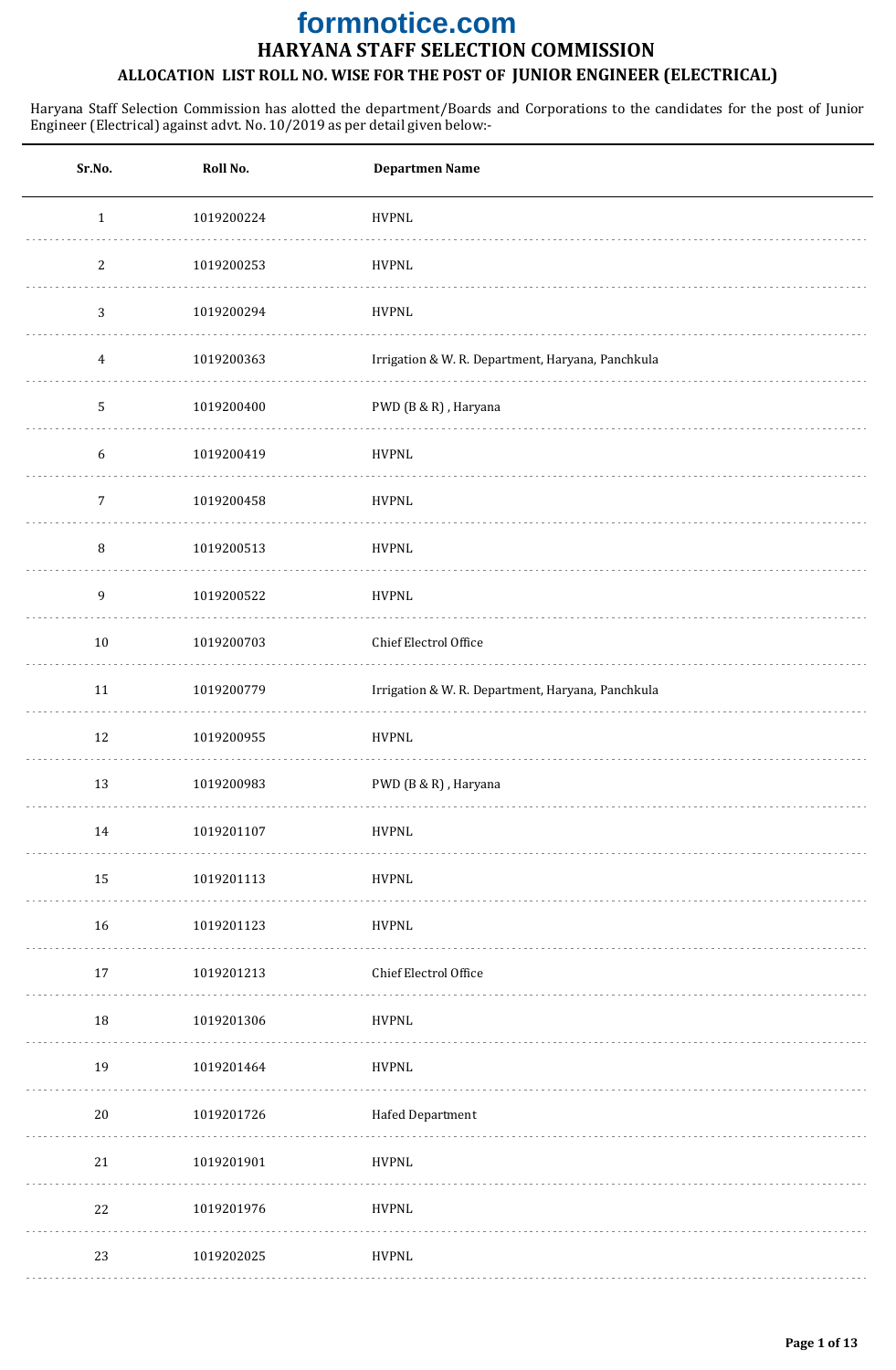| Sr.No. | Roll No.   | <b>Departmen Name</b>                             |
|--------|------------|---------------------------------------------------|
| 24     | 1019202034 | DHBVNL                                            |
| 25     | 1019202124 | <b>HVPNL</b>                                      |
| 26     | 1019202195 | <b>HVPNL</b>                                      |
| $27\,$ | 1019202290 | <b>HVPNL</b>                                      |
| 28     | 1019202486 | Irrigation & W. R. Department, Haryana, Panchkula |
| 29     | 1019202619 | <b>HVPNL</b>                                      |
| $30\,$ | 1019202635 | PWD (B & R), Haryana                              |
| 31     | 1019202765 | Irrigation & W. R. Department, Haryana, Panchkula |
| 32     | 1019202860 | <b>HVPNL</b>                                      |
| 33     | 1019202938 | <b>HVPNL</b>                                      |
| 34     | 1019203275 | <b>HVPNL</b>                                      |
| 35     | 1019203537 | <b>HVPNL</b>                                      |
| 36     | 1019203598 | <b>HVPNL</b>                                      |
| 37     | 1019203830 | <b>DHBVNL</b>                                     |
| $38\,$ | 1019203971 | <b>DHBVNL</b>                                     |
| 39     | 1019204103 | <b>HVPNL</b>                                      |
| 40     | 1019204137 | <b>HVPNL</b>                                      |
| 41     | 1019204271 | PWD (B & R), Haryana                              |
| 42     | 1019204283 | <b>HVPNL</b>                                      |
| 43     | 1019204333 | <b>HVPNL</b>                                      |
| 44     | 1019204391 | Irrigation & W. R. Department, Haryana, Panchkula |
| 45     | 1019204442 | <b>HVPNL</b>                                      |
| 46     | 1019204486 | <b>DHBVNL</b>                                     |
|        |            |                                                   |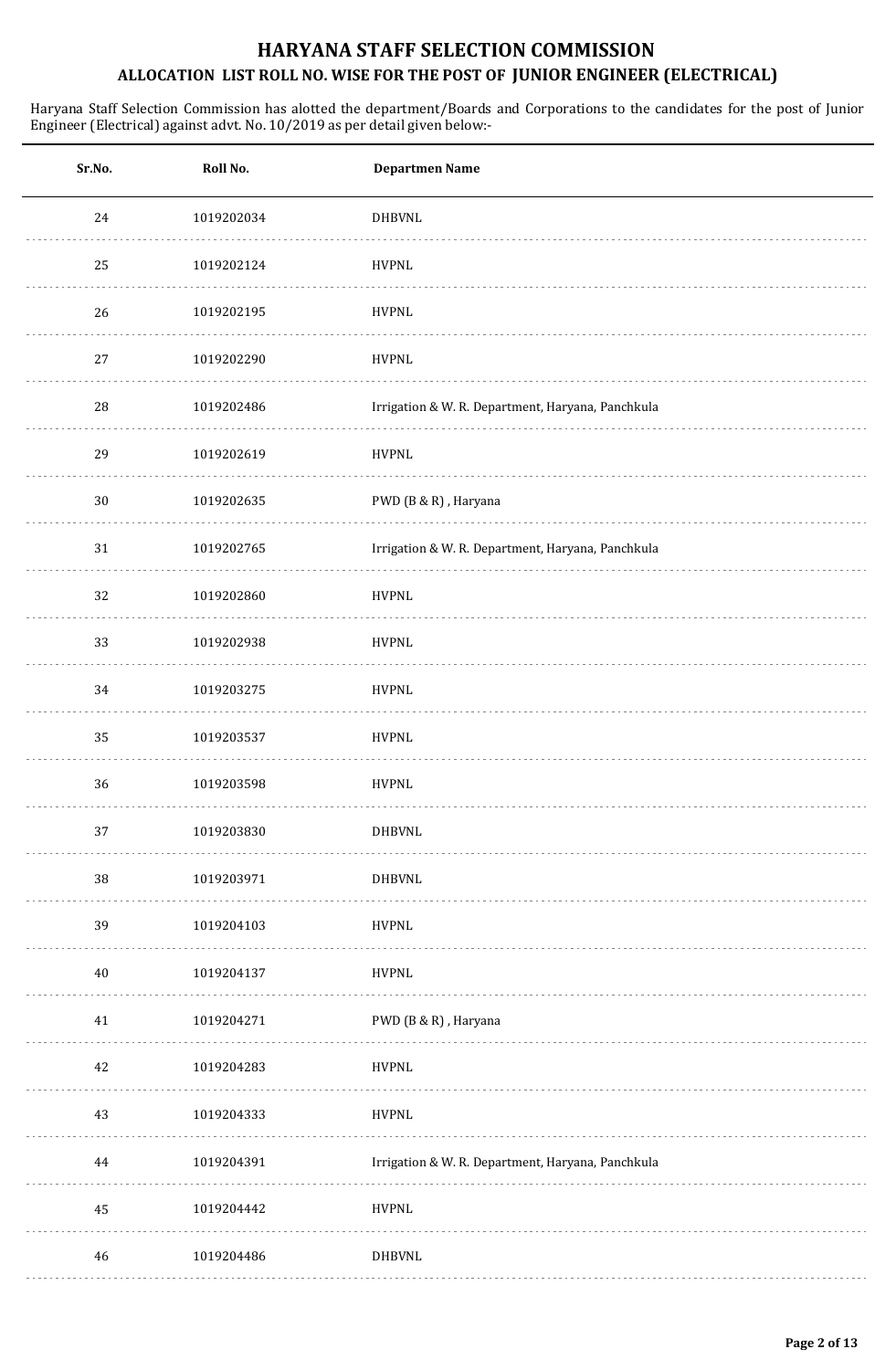| Sr.No. | Roll No.   | <b>Departmen Name</b>                             |
|--------|------------|---------------------------------------------------|
| $47\,$ | 1019204917 | <b>HVPNL</b>                                      |
| 48     | 1019205086 | Urban Local Bodies Department, Haryana, Panchkula |
| 49     | 1019205099 | Development & Panchayat                           |
| $50\,$ | 1019205182 | PWD (B & R), Haryana                              |
| 51     | 1019205279 | DHBVNL                                            |
| 52     | 1019205397 | <b>HVPNL</b>                                      |
| 53     | 1019205667 | <b>HVPNL</b>                                      |
| 54     | 1019205977 | Chief Electrol Office                             |
| 55     | 1019205978 | <b>DHBVNL</b>                                     |
| 56     | 1019206042 | <b>HVPNL</b>                                      |
| 57     | 1019206099 | <b>HVPNL</b>                                      |
| 58     | 1019206121 | PWD (B & R), Haryana                              |
| 59     | 1019206309 | <b>HVPNL</b>                                      |
| 60     | 1019206438 | <b>DHBVNL</b>                                     |
| 61     | 1019206465 | <b>HVPNL</b>                                      |
| 62     | 1019206803 | <b>HVPNL</b>                                      |
| 63     | 1019207049 | <b>DHBVNL</b>                                     |
| 64     | 1019207211 | <b>HVPNL</b>                                      |
| 65     | 1019207226 | <b>HVPNL</b>                                      |
| 66     | 1019207394 | <b>DHBVNL</b>                                     |
| 67     | 1019207503 | <b>DHBVNL</b>                                     |
| 68     | 1019208109 | <b>HVPNL</b>                                      |
| 69     | 1019208118 | Irrigation & W. R. Department, Haryana, Panchkula |
|        |            |                                                   |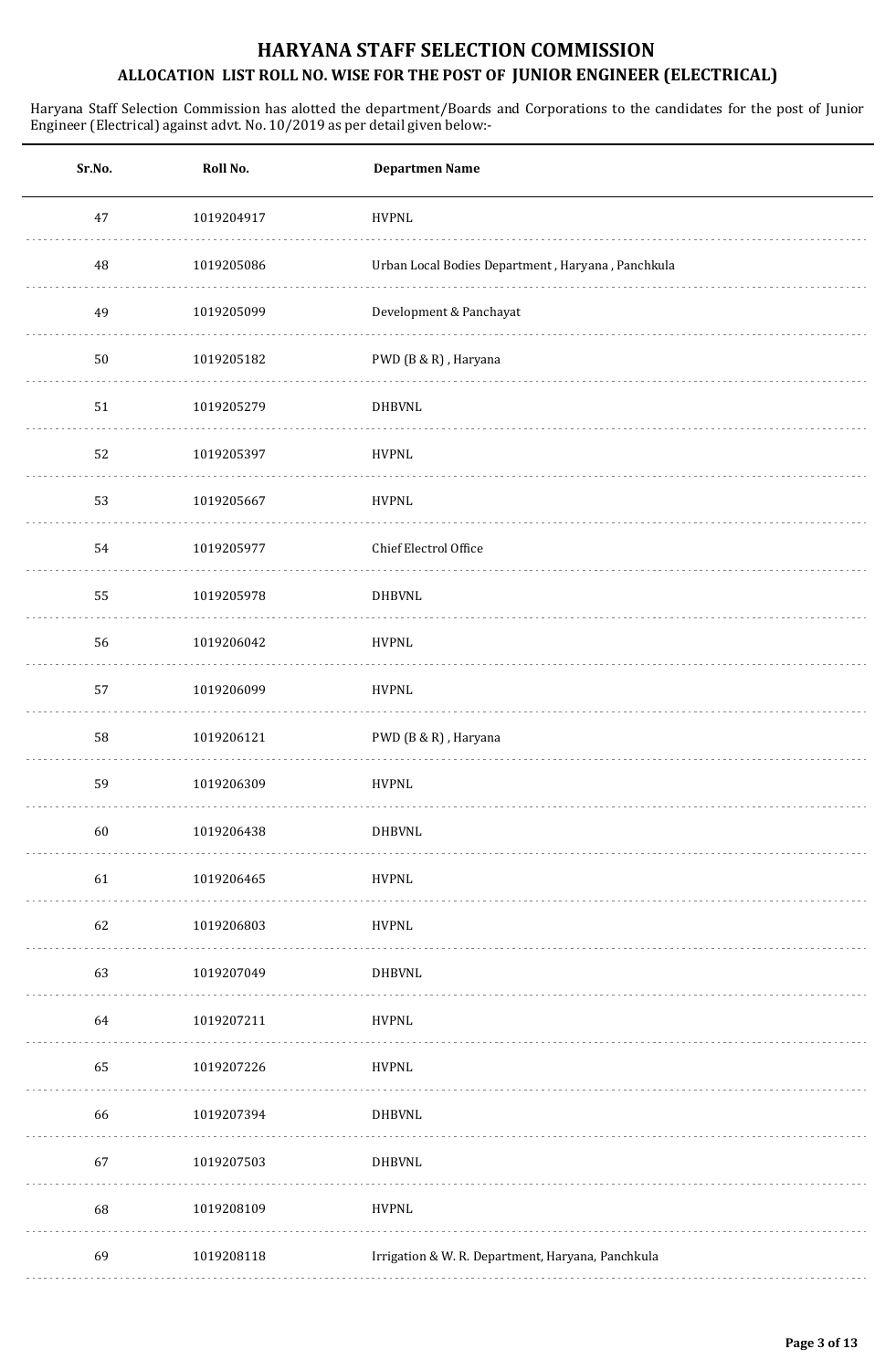| Sr.No. | Roll No.   | <b>Departmen Name</b>                             |
|--------|------------|---------------------------------------------------|
| 70     | 1019208124 | <b>HVPNL</b>                                      |
| $71\,$ | 1019208234 | PWD (B & R), Haryana                              |
| 72     | 1019208337 | <b>DHBVNL</b>                                     |
| 73     | 1019208347 | Irrigation & W. R. Department, Haryana, Panchkula |
| 74     | 1019208831 | DHBVNL                                            |
| 75     | 1019208837 | Irrigation & W. R. Department, Haryana, Panchkula |
| 76     | 1019209024 | <b>HVPNL</b>                                      |
| 77     | 1019209131 | <b>Housing Board</b>                              |
| 78     | 1019209179 | <b>HVPNL</b>                                      |
| 79     | 1019209309 | <b>HVPNL</b>                                      |
| 80     | 1019209331 | Irrigation & W. R. Department, Haryana, Panchkula |
| 81     | 1019209533 | PWD (B & R), Haryana                              |
| 82     | 1019209610 | <b>HVPNL</b>                                      |
| 83     | 1019209735 | Irrigation & W. R. Department, Haryana, Panchkula |
| 84     | 1019209742 | <b>HVPNL</b>                                      |
| 85     | 1019209750 | <b>HVPNL</b>                                      |
| 86     | 1019209833 | Irrigation & W. R. Department, Haryana, Panchkula |
| 87     | 1019210059 | <b>HVPNL</b>                                      |
| 88     | 1019210121 | Irrigation & W. R. Department, Haryana, Panchkula |
| 89     | 1019210260 | <b>DHBVNL</b>                                     |
| 90     | 1019210386 | <b>HVPNL</b>                                      |
| 91     | 1019210390 | DHBVNL                                            |
| 92     | 1019210746 | <b>HVPNL</b>                                      |
|        |            |                                                   |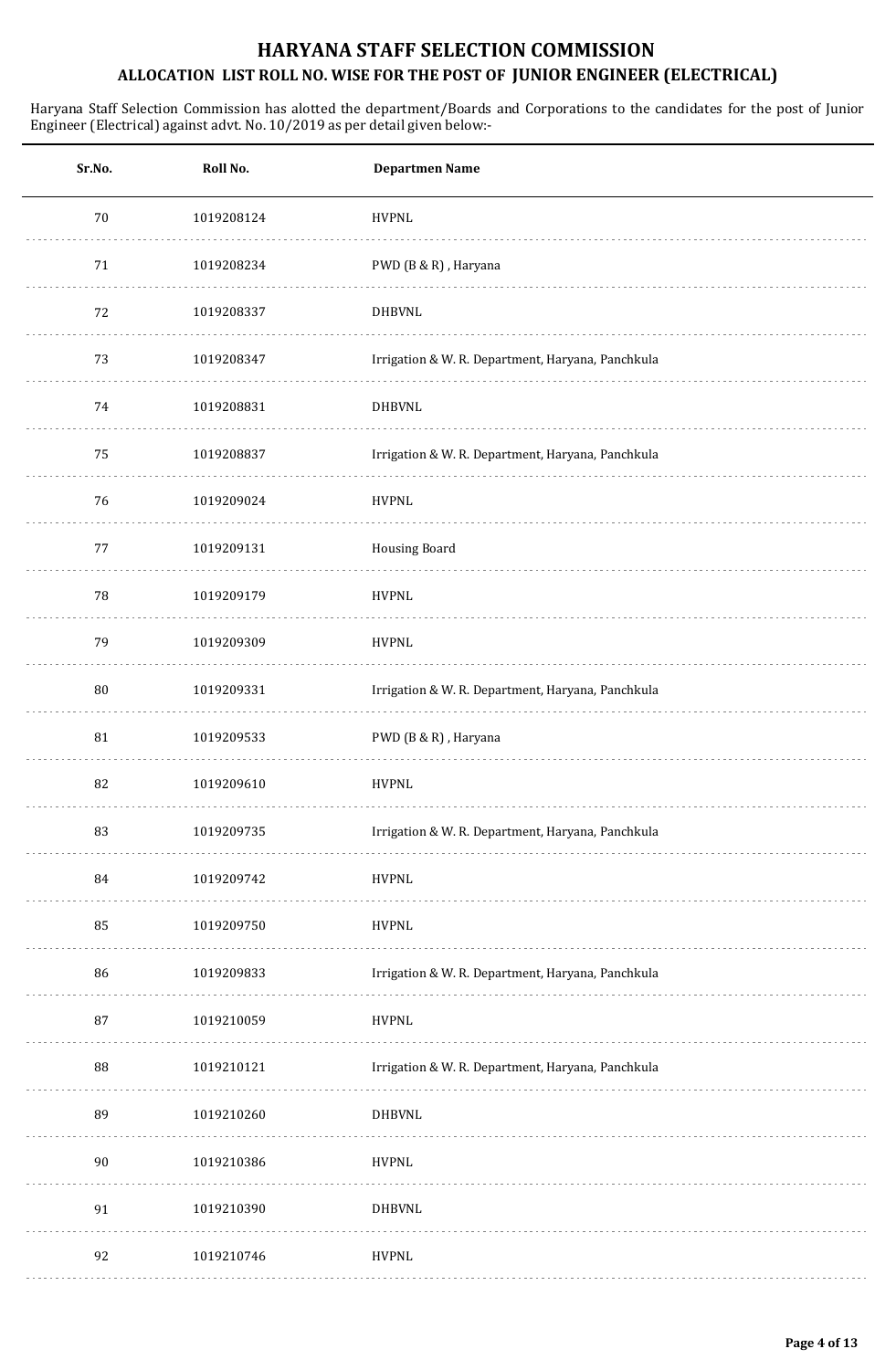| Sr.No. | Roll No.   | <b>Departmen Name</b>                             |
|--------|------------|---------------------------------------------------|
| 93     | 1019210898 | <b>HVPNL</b>                                      |
| 94     | 1019211009 | <b>HVPNL</b>                                      |
| 95     | 1019211180 | <b>DHBVNL</b>                                     |
| 96     | 1019211345 | Police Housing Corporation, Haryana               |
| 97     | 1019211363 | Irrigation & W. R. Department, Haryana, Panchkula |
| 98     | 1019211732 | <b>DHBVNL</b>                                     |
| 99     | 1019212053 | <b>HVPNL</b>                                      |
| 100    | 1019212123 | PWD (B & R), Haryana                              |
| 101    | 1019212177 | PWD (B & R), Haryana                              |
| 102    | 1019212252 | Hafed Department                                  |
| 103    | 1019212547 | DHBVNL                                            |
| 104    | 1019213015 | <b>DHBVNL</b>                                     |
| 105    | 1019213214 | PWD (B & R), Haryana                              |
| 106    | 1019213494 | <b>HVPNL</b>                                      |
| 107    | 1019213576 | <b>HVPNL</b>                                      |
| 108    | 1019213723 | <b>HVPNL</b>                                      |
| 109    | 1019214375 | <b>HVPNL</b>                                      |
| 110    | 1019214389 | <b>HVPNL</b>                                      |
| 111    | 1019214452 | <b>HVPNL</b>                                      |
| 112    | 1019214761 | <b>HVPNL</b>                                      |
| 113    | 1019214797 | <b>DHBVNL</b>                                     |
| 114    | 1019214850 | Irrigation & W. R. Department, Haryana, Panchkula |
| 115    | 1019214985 | <b>HVPNL</b>                                      |
|        |            |                                                   |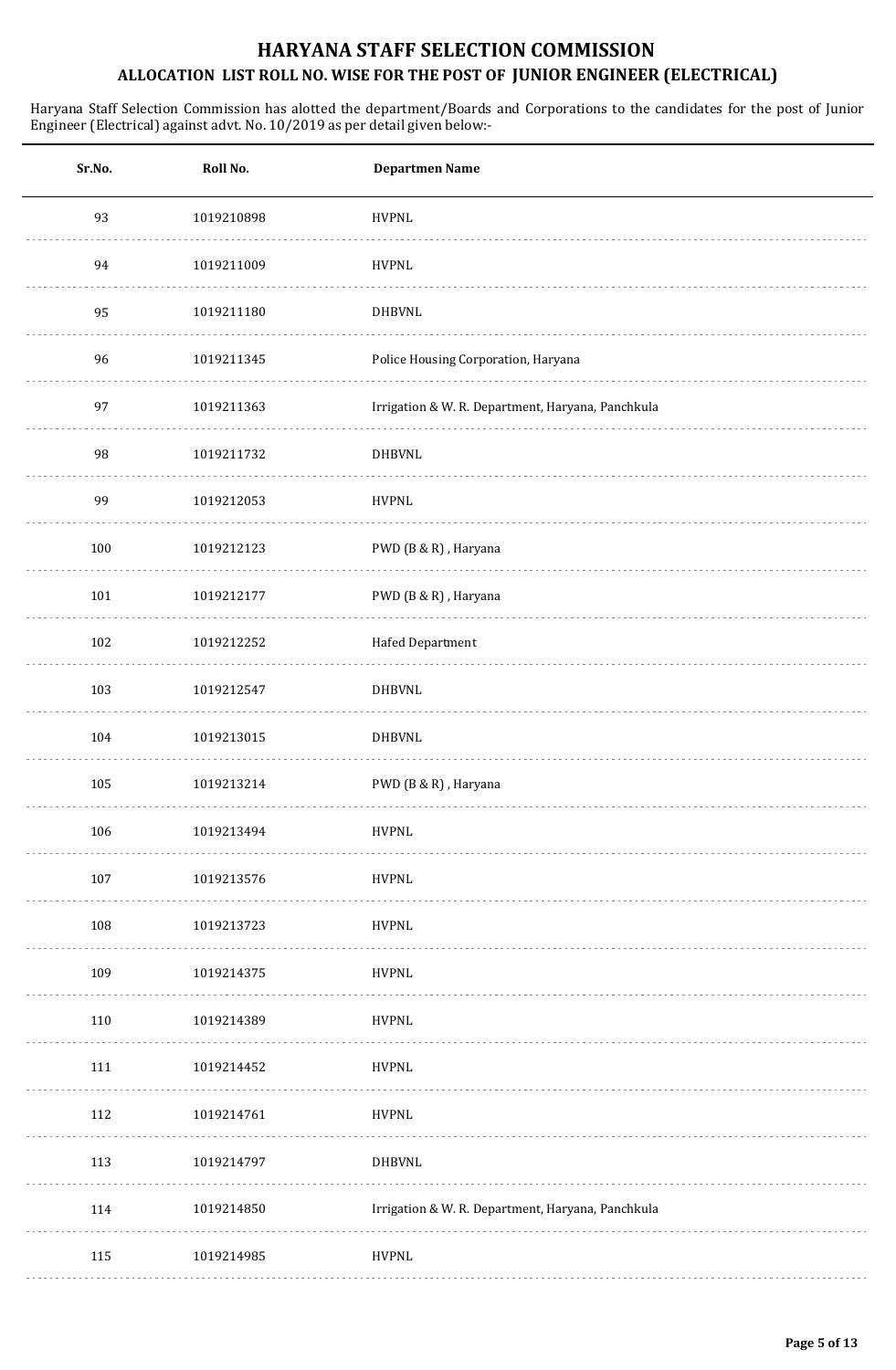| Sr.No. | Roll No.   | <b>Departmen Name</b>                             |
|--------|------------|---------------------------------------------------|
| 116    | 1019215030 | Irrigation & W. R. Department, Haryana, Panchkula |
| 117    | 1019215088 | <b>HVPNL</b>                                      |
| 118    | 1019215250 | <b>DHBVNL</b>                                     |
| 119    | 1019215316 | <b>HVPNL</b>                                      |
| 120    | 1019215670 | <b>HVPNL</b>                                      |
| 121    | 1019215686 | PWD (B & R), Haryana                              |
| 122    | 1019215781 | <b>HVPNL</b>                                      |
| 123    | 1019215909 | Police Housing Corporation, Haryana               |
| 124    | 1019215985 | PWD (B & R), Haryana                              |
| 125    | 1019216036 | Urban Local Bodies Department, Haryana, Panchkula |
| 126    | 1019216039 | <b>HVPNL</b>                                      |
| 127    | 1019216557 | Irrigation & W. R. Department, Haryana, Panchkula |
| 128    | 1019216825 | <b>HVPNL</b>                                      |
| 129    | 1019217069 | <b>DHBVNL</b>                                     |
| 130    | 1019217099 | Urban Local Bodies Department, Haryana, Panchkula |
| 131    | 1019217203 | <b>HVPNL</b>                                      |
| 132    | 1019217250 | <b>HVPNL</b>                                      |
| 133    | 1019217261 | Irrigation & W. R. Department, Haryana, Panchkula |
| 134    | 1019217432 | Chief Electrol Office                             |
| 135    | 1019217500 | <b>DHBVNL</b>                                     |
| 136    | 1019217557 | Development & Panchayat                           |
| 137    | 1019217624 | <b>HVPNL</b>                                      |
| 138    | 1019218105 | PWD (B & R), Haryana                              |
|        |            |                                                   |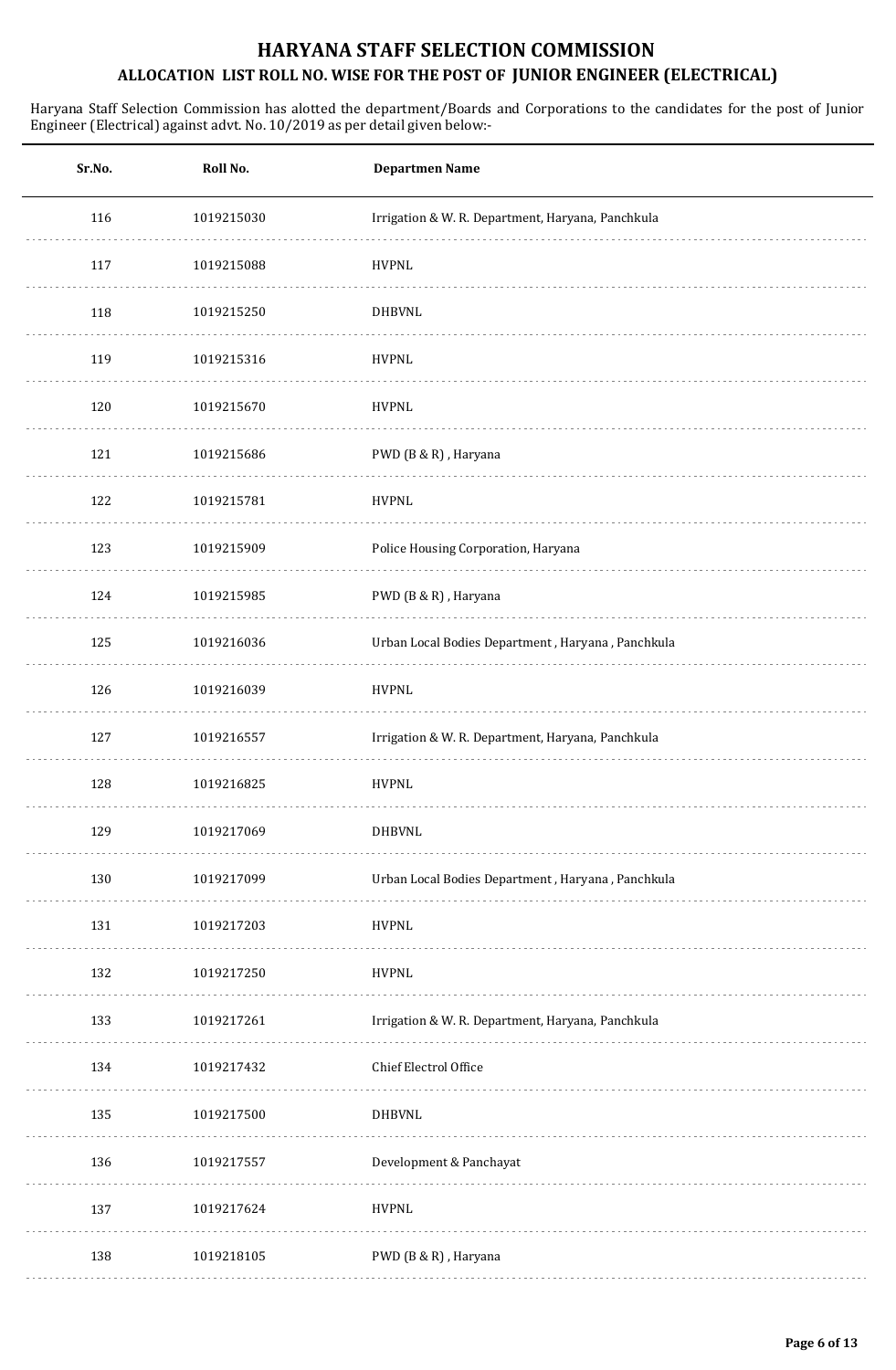| Sr.No. | Roll No.   | <b>Departmen Name</b>                             |
|--------|------------|---------------------------------------------------|
| 139    | 1019218236 | <b>HVPNL</b>                                      |
| 140    | 1019218279 | Irrigation & W. R. Department, Haryana, Panchkula |
| 141    | 1019218489 | <b>HVPNL</b>                                      |
| 142    | 1019218864 | Urban Local Bodies Department, Haryana, Panchkula |
| 143    | 1019219202 | Urban Local Bodies Department, Haryana, Panchkula |
| 144    | 1019219294 | <b>HVPNL</b>                                      |
| 145    | 1019219484 | PWD (B & R), Haryana                              |
| 146    | 1019219555 | <b>HVPNL</b>                                      |
| 147    | 1019219623 | <b>HVPNL</b>                                      |
| 148    | 1019219625 | <b>HVPNL</b>                                      |
| 149    | 1019219757 | <b>HVPNL</b>                                      |
| 150    | 1019219847 | PWD (B & R), Haryana                              |
| 151    | 1019219856 | <b>HVPNL</b>                                      |
| 152    | 1019219962 | <b>HVPNL</b>                                      |
| 153    | 1019220231 | <b>HVPNL</b>                                      |
| 154    | 1019220323 | <b>HVPNL</b>                                      |
| 155    | 1019220332 | <b>HVPNL</b>                                      |
| 156    | 1019220506 | <b>HVPNL</b>                                      |
| 157    | 1019220512 | <b>HVPNL</b>                                      |
| 158    | 1019220617 | Irrigation & W. R. Department, Haryana, Panchkula |
| 159    | 1019220736 | Haryana State Warehousing corporation, Haryana    |
| 160    | 1019220904 | <b>HVPNL</b>                                      |
| 161    | 1019220997 | Irrigation & W. R. Department, Haryana, Panchkula |
|        |            |                                                   |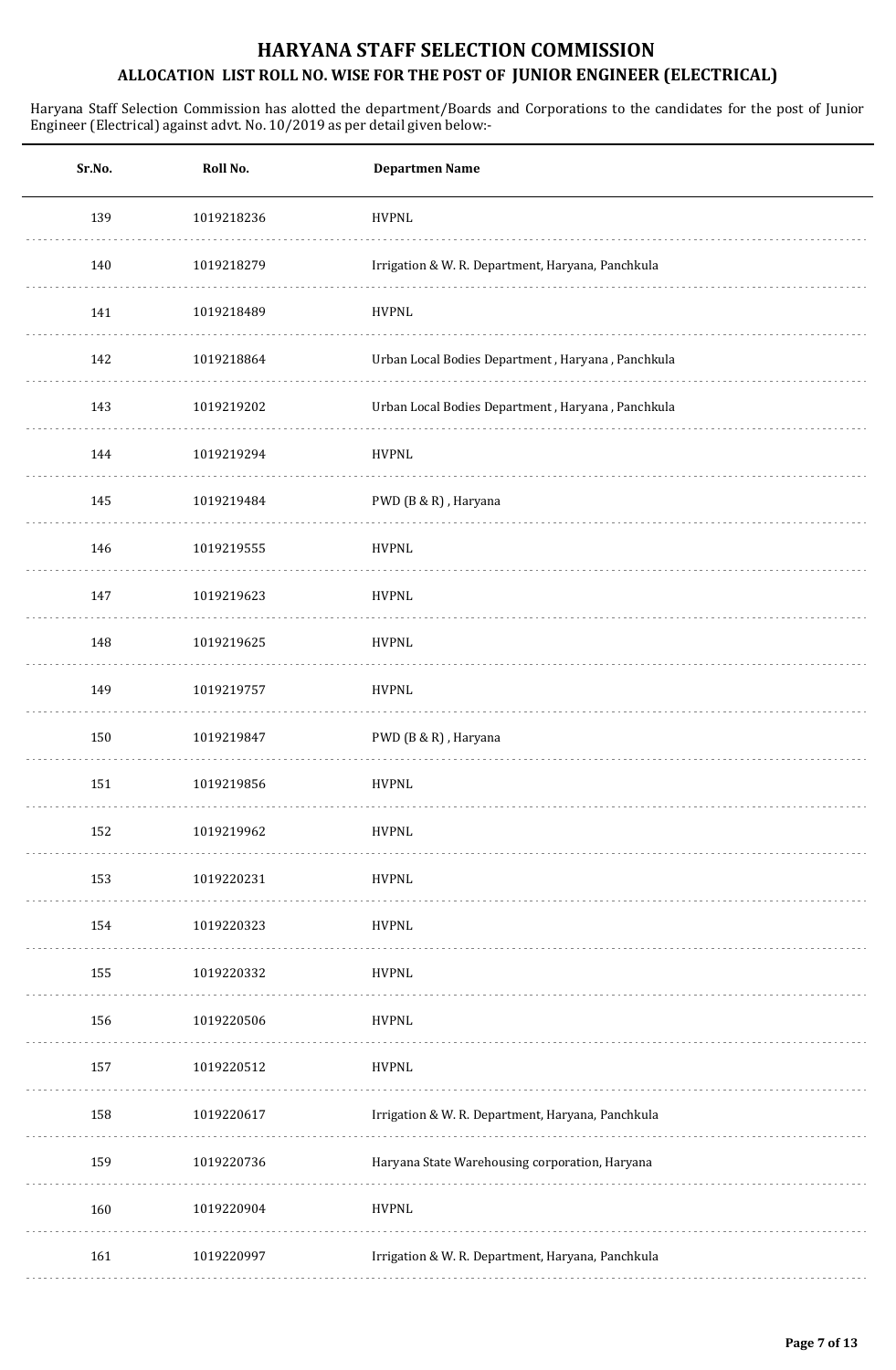| Sr.No. | Roll No.   | <b>Departmen Name</b>                             |
|--------|------------|---------------------------------------------------|
| 162    | 1019221012 | <b>HVPNL</b>                                      |
| 163    | 1019221045 | <b>HVPNL</b>                                      |
| 164    | 1019221079 | Irrigation & W. R. Department, Haryana, Panchkula |
| 165    | 1019221147 | <b>HVPNL</b>                                      |
| 166    | 1019221214 | Development & Panchayat                           |
| 167    | 1019221393 | DHBVNL                                            |
| 168    | 1019221476 | PWD (B & R), Haryana                              |
| 169    | 1019221489 | Urban Local Bodies Department, Haryana, Panchkula |
| 170    | 1019221658 | <b>HVPNL</b>                                      |
| 171    | 1019221669 | <b>HVPNL</b>                                      |
| 172    | 1019221909 | <b>HVPNL</b>                                      |
| 173    | 1019221921 | <b>DHBVNL</b>                                     |
| 174    | 1019221979 | Haryana State Warehousing corporation, Haryana    |
| 175    | 1019221987 | <b>HVPNL</b>                                      |
| 176    | 1019222232 | <b>DHBVNL</b>                                     |
| 177    | 1019222299 | Irrigation & W. R. Department, Haryana, Panchkula |
| 178    | 1019222483 | <b>Housing Board</b>                              |
| 179    | 1019222699 | <b>DHBVNL</b>                                     |
| 180    | 1019222702 | Irrigation & W. R. Department, Haryana, Panchkula |
| 181    | 1019222740 | <b>HVPNL</b>                                      |
| 182    | 1019222791 | <b>HVPNL</b>                                      |
| 183    | 1019222815 | Irrigation & W. R. Department, Haryana, Panchkula |
| 184    | 1019223068 | <b>HVPNL</b>                                      |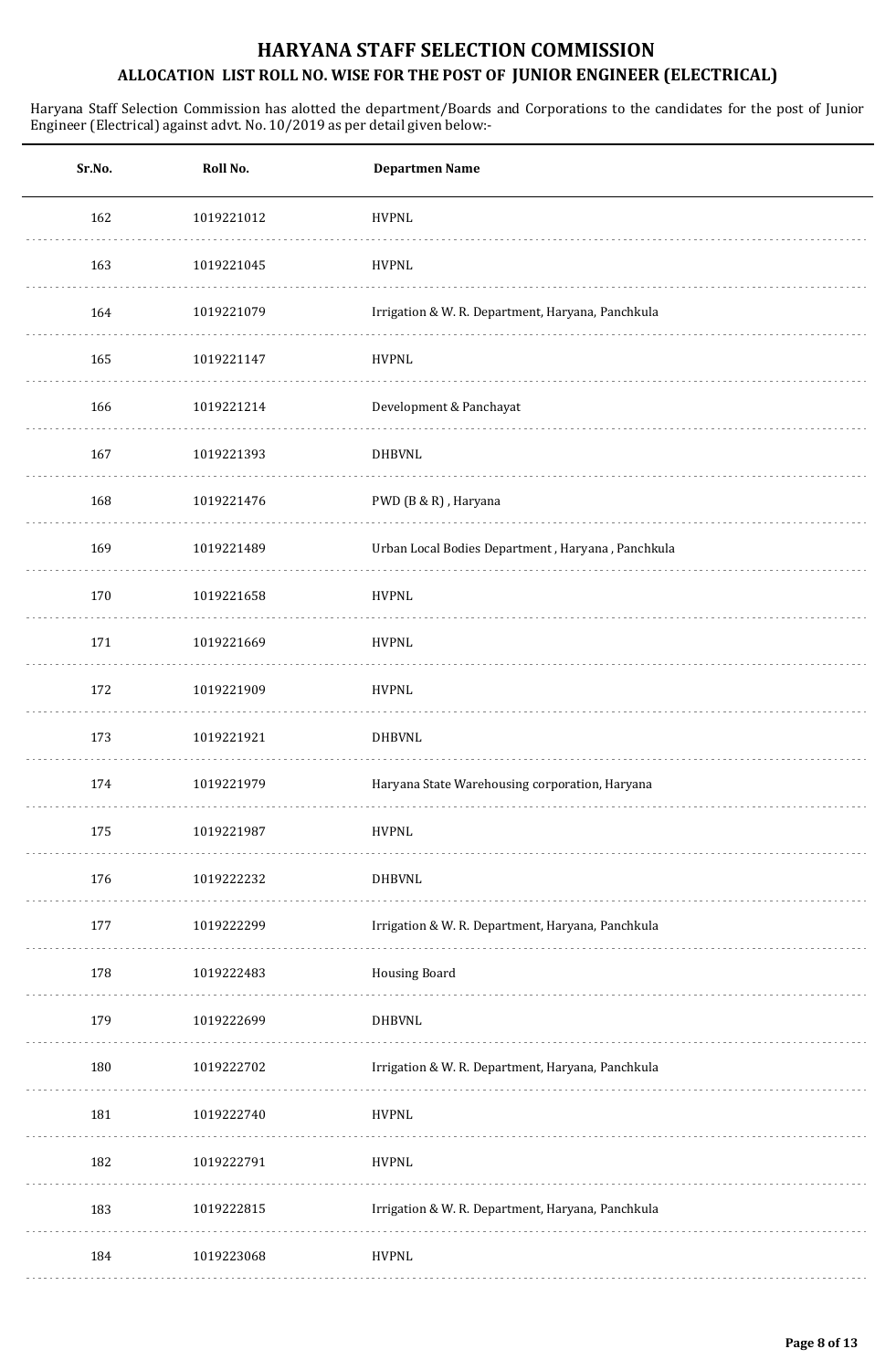| Sr.No. | Roll No.   | <b>Departmen Name</b>                             |
|--------|------------|---------------------------------------------------|
| 185    | 1019223147 | Irrigation & W. R. Department, Haryana, Panchkula |
| 186    | 1019223247 | Irrigation & W. R. Department, Haryana, Panchkula |
| 187    | 1019223305 | <b>HVPNL</b>                                      |
| 188    | 1019223336 | <b>HVPNL</b>                                      |
| 189    | 1019223357 | <b>HVPNL</b>                                      |
| 190    | 1019223573 | <b>Housing Board</b>                              |
| 191    | 1019223594 | <b>HVPNL</b>                                      |
| 192    | 1019223635 | <b>HVPNL</b>                                      |
| 193    | 1019223780 | <b>DHBVNL</b>                                     |
| 194    | 1019223903 | <b>HVPNL</b>                                      |
| 195    | 1019224236 | <b>HVPNL</b>                                      |
| 196    | 1019224430 | <b>DHBVNL</b>                                     |
| 197    | 1019224485 | Irrigation & W. R. Department, Haryana, Panchkula |
| 198    | 1019224774 | Irrigation & W. R. Department, Haryana, Panchkula |
| 199    | 1019224998 | <b>HVPNL</b>                                      |
| 200    | 1019225021 | <b>HVPNL</b>                                      |
| 201    | 1019225213 | Urban Local Bodies Department, Haryana, Panchkula |
| 202    | 1019225376 | <b>HVPNL</b>                                      |
| 203    | 1019225426 | <b>HVPNL</b>                                      |
| 204    | 1019225487 | <b>HVPNL</b>                                      |
| 205    | 1019225609 | Urban Local Bodies Department, Haryana, Panchkula |
| 206    | 1019225654 | <b>HVPNL</b>                                      |
| 207    | 1019226112 | <b>HVPNL</b>                                      |
|        |            |                                                   |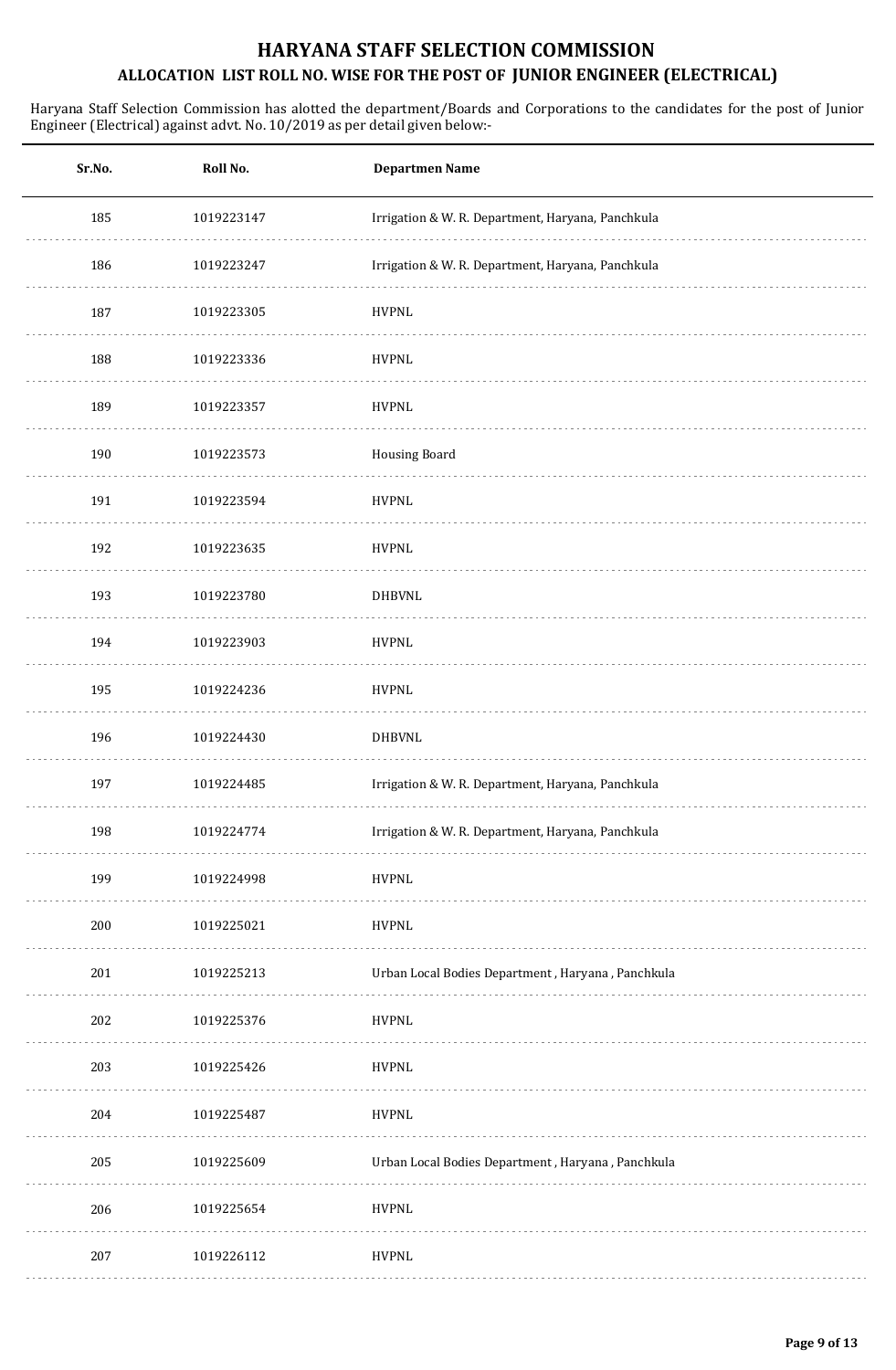| Sr.No. | Roll No.   | Departmen Name                                    |
|--------|------------|---------------------------------------------------|
| 208    | 1019226157 | Haryana State Warehousing corporation, Haryana    |
| 209    | 1019226186 | Urban Local Bodies Department, Haryana, Panchkula |
| 210    | 1019226399 | <b>HVPNL</b>                                      |
| 211    | 1019226477 | <b>HVPNL</b>                                      |
| 212    | 1019226989 | Irrigation & W. R. Department, Haryana, Panchkula |
| 213    | 1019227038 | <b>HVPNL</b>                                      |
| 214    | 1019227118 | PWD (B & R), Haryana                              |
| 215    | 1019227254 | <b>HVPNL</b>                                      |
| 216    | 1019227389 | Irrigation & W. R. Department, Haryana, Panchkula |
| 217    | 1019227411 | <b>HVPNL</b>                                      |
| 218    | 1019227629 | <b>HVPNL</b>                                      |
| 219    | 1019227633 | <b>HVPNL</b>                                      |
| 220    | 1019227681 | Irrigation & W. R. Department, Haryana, Panchkula |
| 221    | 1019227943 | <b>HVPNL</b>                                      |
| 222    | 1019227997 | <b>HVPNL</b>                                      |
| 223    | 1019228024 | Irrigation & W. R. Department, Haryana, Panchkula |
| 224    | 1019228127 | <b>HVPNL</b>                                      |
| 225    | 1019228147 | <b>HVPNL</b>                                      |
| 226    | 1019228218 | <b>HVPNL</b>                                      |
| 227    | 1019228226 | <b>HVPNL</b>                                      |
| 228    | 1019228289 | PWD (B & R), Haryana                              |
| 229    | 1019228833 | <b>HVPNL</b>                                      |
| 230    | 1019228839 | <b>HVPNL</b>                                      |
|        |            |                                                   |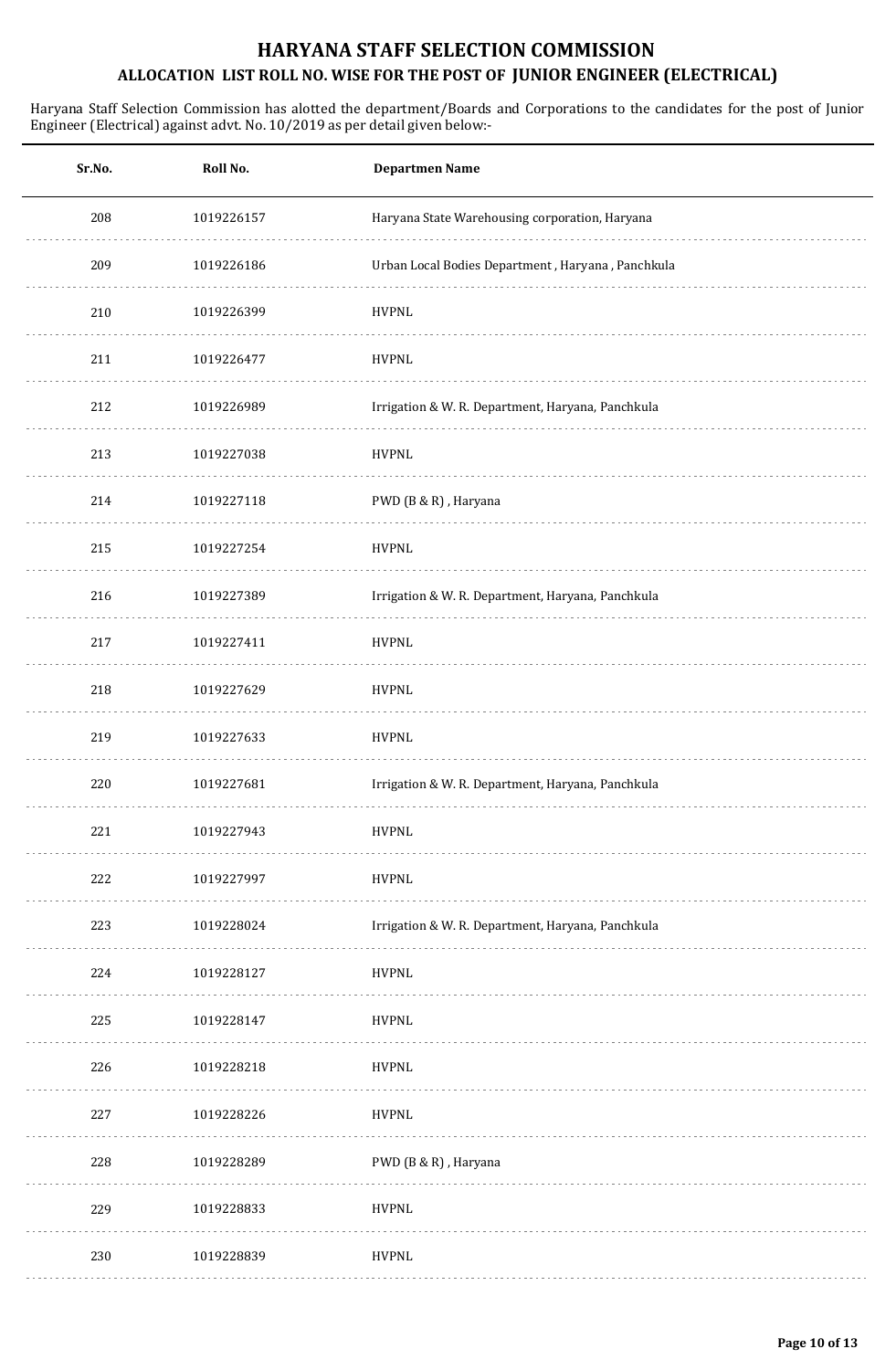| Sr.No. | Roll No.   | <b>Departmen Name</b>                             |
|--------|------------|---------------------------------------------------|
| 231    | 1019228855 | PWD (B & R), Haryana                              |
| 232    | 1019229031 | <b>HVPNL</b>                                      |
| 233    | 1019229046 | <b>HVPNL</b>                                      |
| 234    | 1019229106 | <b>HVPNL</b>                                      |
| 235    | 1019229126 | Irrigation & W. R. Department, Haryana, Panchkula |
| 236    | 1019229160 | <b>HVPNL</b>                                      |
| 237    | 1019229397 | PWD (B & R), Haryana                              |
| 238    | 1019229540 | PWD (B & R), Haryana                              |
| 239    | 1019229583 | <b>HVPNL</b>                                      |
| 240    | 1019229612 | <b>HVPNL</b>                                      |
| 241    | 1019229666 | <b>HVPNL</b>                                      |
| 242    | 1019229736 | <b>HVPNL</b>                                      |
| 243    | 1019230169 | <b>HVPNL</b>                                      |
| 244    | 1019230236 | <b>HVPNL</b>                                      |
| 245    | 1019230314 | Development & Panchayat                           |
| 246    | 1019230462 | PWD (B & R), Haryana                              |
| 247    | 1019230518 | <b>HVPNL</b>                                      |
| 248    | 1019230558 | <b>HVPNL</b>                                      |
| 249    | 1019230632 | Chief Electrol Office                             |
| 250    | 1019230956 | <b>HVPNL</b>                                      |
| 251    | 1019231098 | <b>HVPNL</b>                                      |
| 252    | 1019231159 | Chief Electrol Office                             |
| 253    | 1019231166 | <b>HVPNL</b>                                      |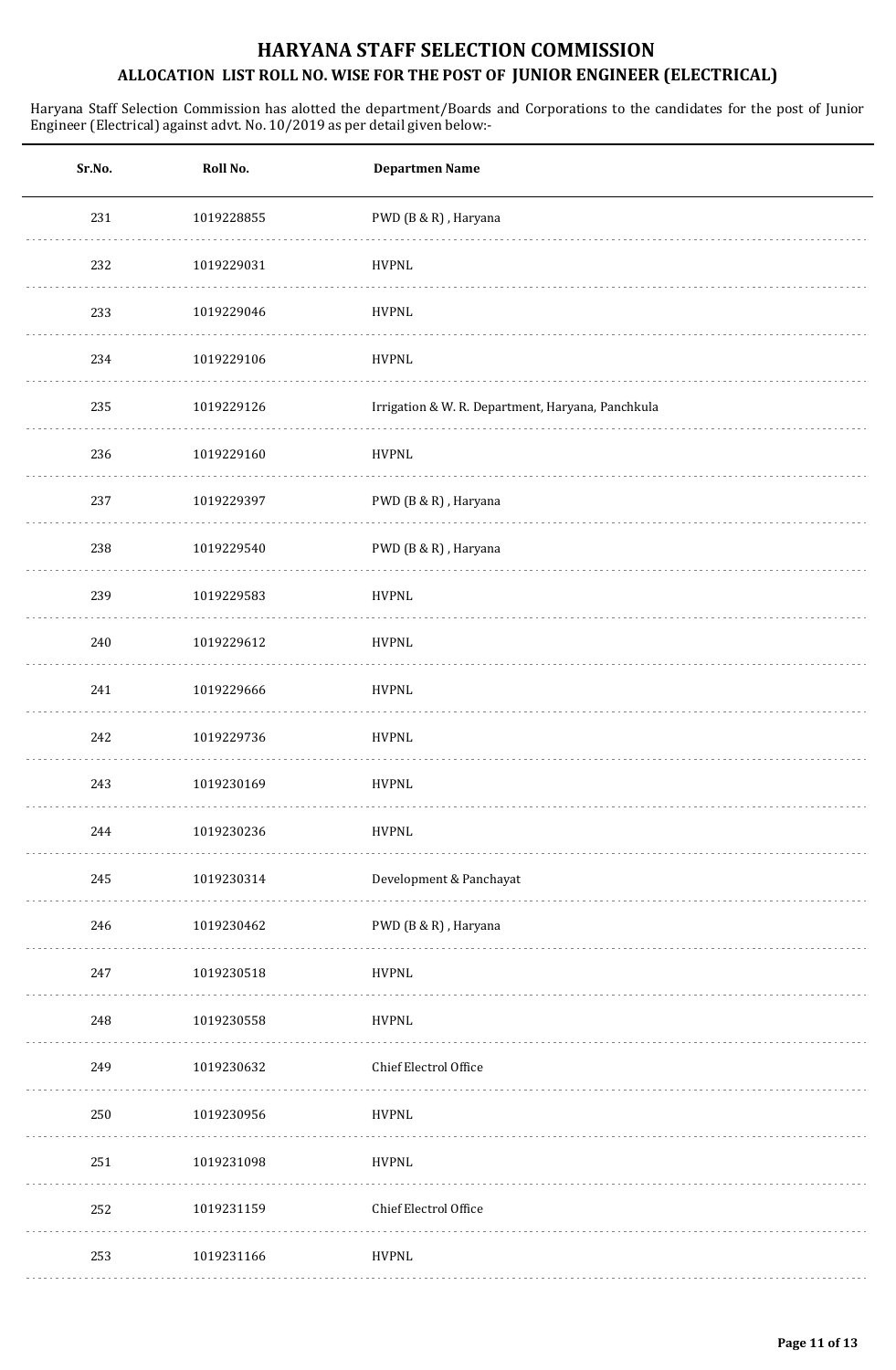| Sr.No. | Roll No.   | <b>Departmen Name</b> |
|--------|------------|-----------------------|
| 254    | 1019231181 | <b>HVPNL</b>          |
| 255    | 1019231516 | <b>HVPNL</b>          |
| 256    | 1019231765 | <b>HVPNL</b>          |
| 257    | 1019231870 | <b>HVPNL</b>          |
| 258    | 1019231881 | <b>HVPNL</b>          |
| 259    | 1019231969 | <b>HVPNL</b>          |
| 260    | 1019231974 | <b>HVPNL</b>          |
| 261    | 1019232069 | <b>HVPNL</b>          |
| 262    | 1019232135 | PWD (B & R), Haryana  |
| 263    | 1019232138 | <b>HVPNL</b>          |
| 264    | 1019232145 | <b>HVPNL</b>          |
| 265    | 1019232162 | PWD (B & R), Haryana  |
| 266    | 1019232205 | <b>HVPNL</b>          |
| 267    | 1019232304 | <b>HVPNL</b>          |
| 268    | 1019232473 | <b>HVPNL</b>          |
| 269    | 1019232477 | <b>HVPNL</b>          |
| 270    | 1019232524 | <b>HVPNL</b>          |
| 271    | 1019232616 | <b>HVPNL</b>          |
| 272    | 1019232724 | <b>DHBVNL</b>         |
| 273    | 1019232750 | <b>HVPNL</b>          |
| 274    | 1019232765 | <b>HVPNL</b>          |
| 275    | 1019233253 | PWD (B & R), Haryana  |
| 276    | 1019233686 | <b>HVPNL</b>          |
|        |            |                       |